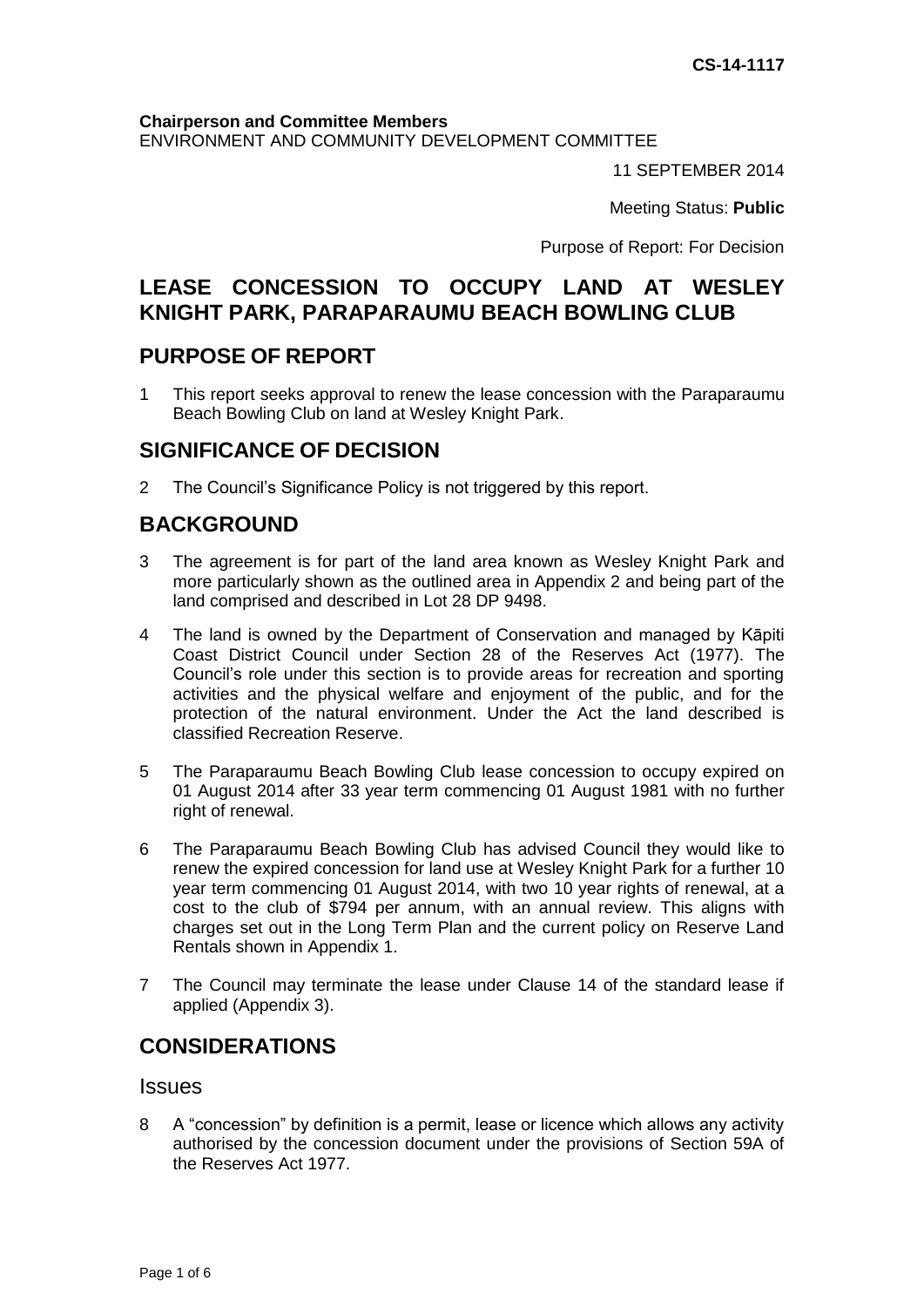- 9 There are limitations on activities that are permitted on this site subject to the Reserves Act (1977). The activities proposed are consistent with the Act's land classification which is designated recreation reserve.
- 10 The Paraparaumu Beach Bowling Club has existed since 1939 and has occupied land at Wesley Knight Park since 1968. The area to be occupied is shown in Appendix 2.
- 11 It is proposed the concession activity will continue to provide a space solely for the purposes associated with the Paraparaumu Beach Bowling Club.

### Financial Considerations

12 The lease will include annual rental to be paid at the appropriate rate set annually by the Council in either the Long Term Plan or Annual Plan. Costs associated with preparing a new lease are required to be covered by the Lessee.

### Legal Considerations

13 New lease documentation will be drafted and will be reviewed by the Council's legal advisor before being presented to the Paraparaumu Beach Bowling Club for signing.

### **Delegation**

14 The Committee may make a decision under the following delegation in Section B.1. paragraph 7.3 of the Governance Structure:

"Authority to exercise the functions, powers and duties of the Council under the Reserves Act 1977 or any other statute, regulation or bylaw relating to the management and control, maintenance and operation of parks and reserves, except as delegated to Community Boards or officers. This authority encompasses the power to: grant leases for reserve land."

#### **Consultation**

15 As this is a renewal of an existing occupation since 1968 neither the Paraparaumu/Raumati Community Board, community or other agencies have been formally consulted in this matter. The Chair of the Paraparaumu/Raumati Community Board has provided informal feedback and is supportive of the renewal.

#### Policy Implications

16 There are no policy issues arising from this decision.

#### Tāngata Whenua Considerations

17 There are no known issues for consideration relating to iwi or the Treaty of Waitangi.

### Publicity Considerations

18 No public notification is required as this concession is being treated as a reissue of permit under the Reserves Act 1977.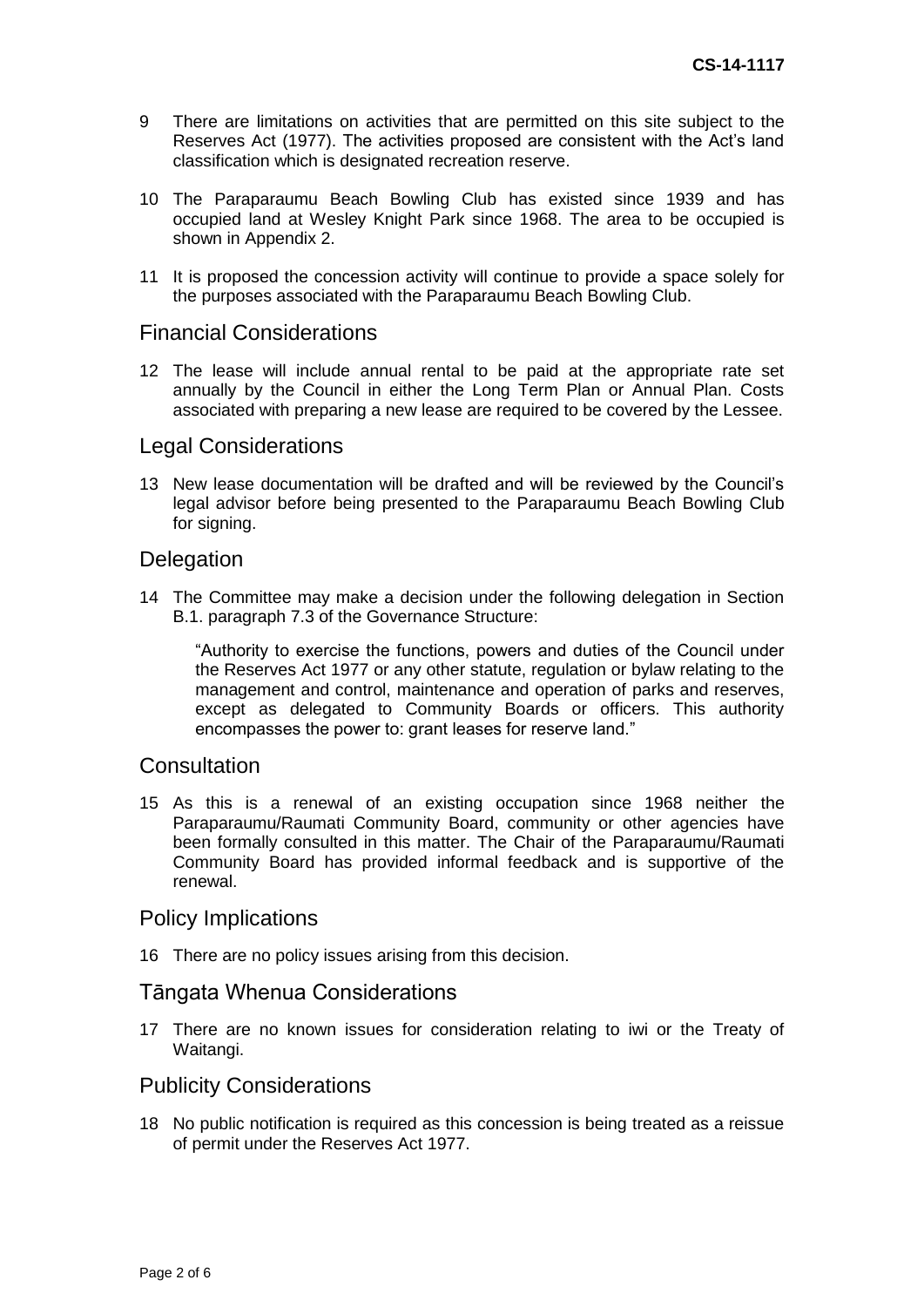## **RECOMMENDATIONS**

19 That the Committee authorises Council to enter into a concession for 10 years with two further 10 year rights of renewal, commencing 01 August 2014 with the Paraparaumu Beach Bowling Club, for land at Wesley Knight Park shown in Appendix 2 to report CS-14-1117 at an annual rental set by the Council in the Long Term Plan or Annual Plan.

| <b>Report prepared by:</b>                      | Approved for submission by:                       |                                                        |
|-------------------------------------------------|---------------------------------------------------|--------------------------------------------------------|
|                                                 |                                                   |                                                        |
| Nathan Mourie                                   | <b>Tamsin Evans</b>                               | Sean Mallon                                            |
| <b>Leisure and Open Space</b><br><b>Planner</b> | <b>Group Manager</b><br><b>Community Services</b> | <b>Group Manager</b><br><b>Infrastructure Services</b> |

### **ATTACHMENTS:**

Appendix 1: Reserve Land Rentals

Appendix 2: Plan of land area proposed for concession at Wesley Knight Park Appendix 3: Standard Termination Clause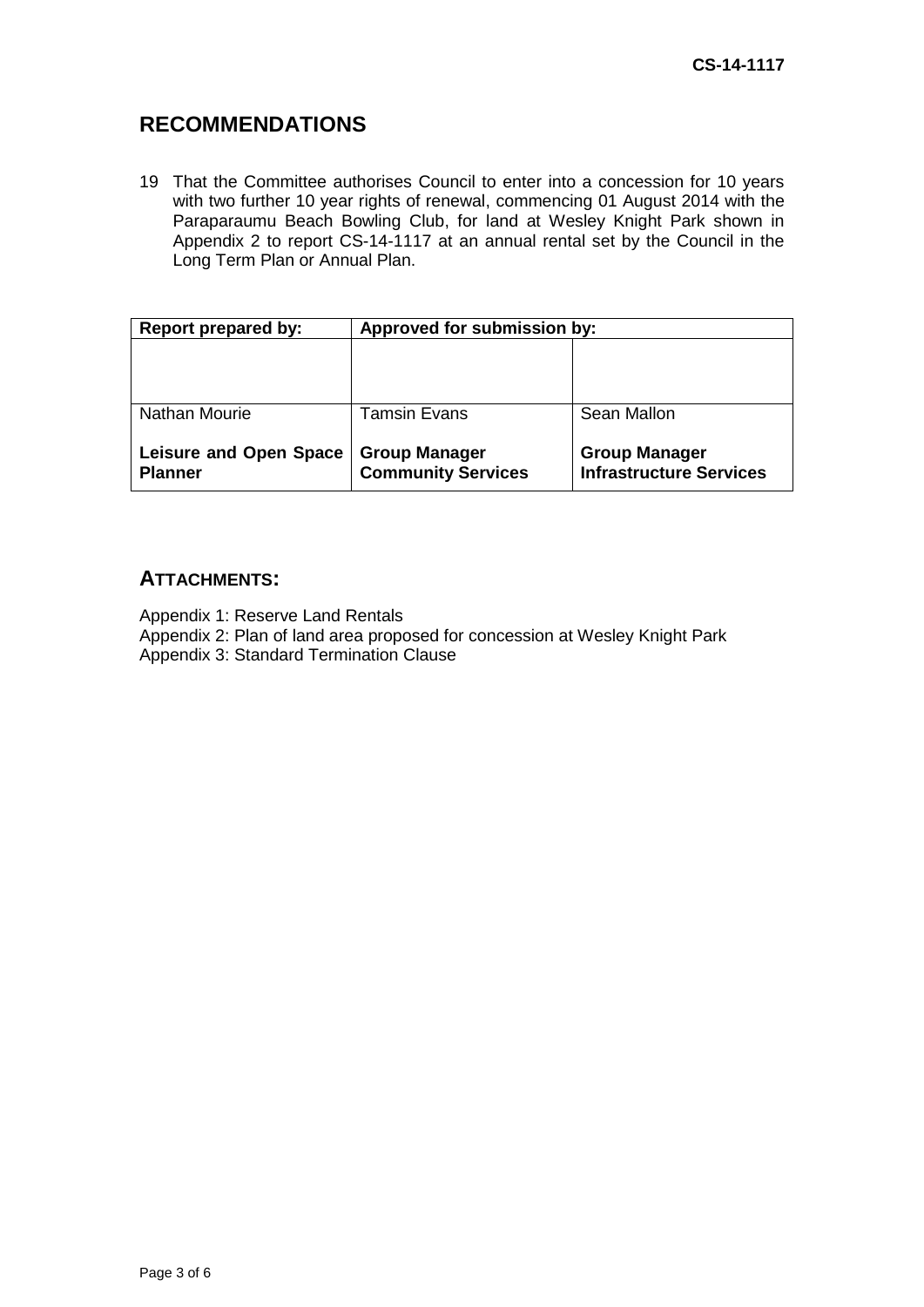# Appendix 1

| <b>KĀPITI COAST DISTRICT COUNCIL</b><br><b>Reserve Land Rentals</b> |                                                     |  |  |
|---------------------------------------------------------------------|-----------------------------------------------------|--|--|
| <b>Reserve Land Type</b>                                            | <b>Charges Effective 1 July 2014</b><br>(incl. GST) |  |  |
| <b>Clubs with Liquor Licences</b>                                   | \$794                                               |  |  |
| <b>Clubs without Liquor Licences</b>                                | \$398                                               |  |  |
| Craft, Hobbies and Other Activities                                 | \$319                                               |  |  |
| Educational (Standard)                                              | \$193                                               |  |  |
| <b>Youth and Service</b>                                            | \$193                                               |  |  |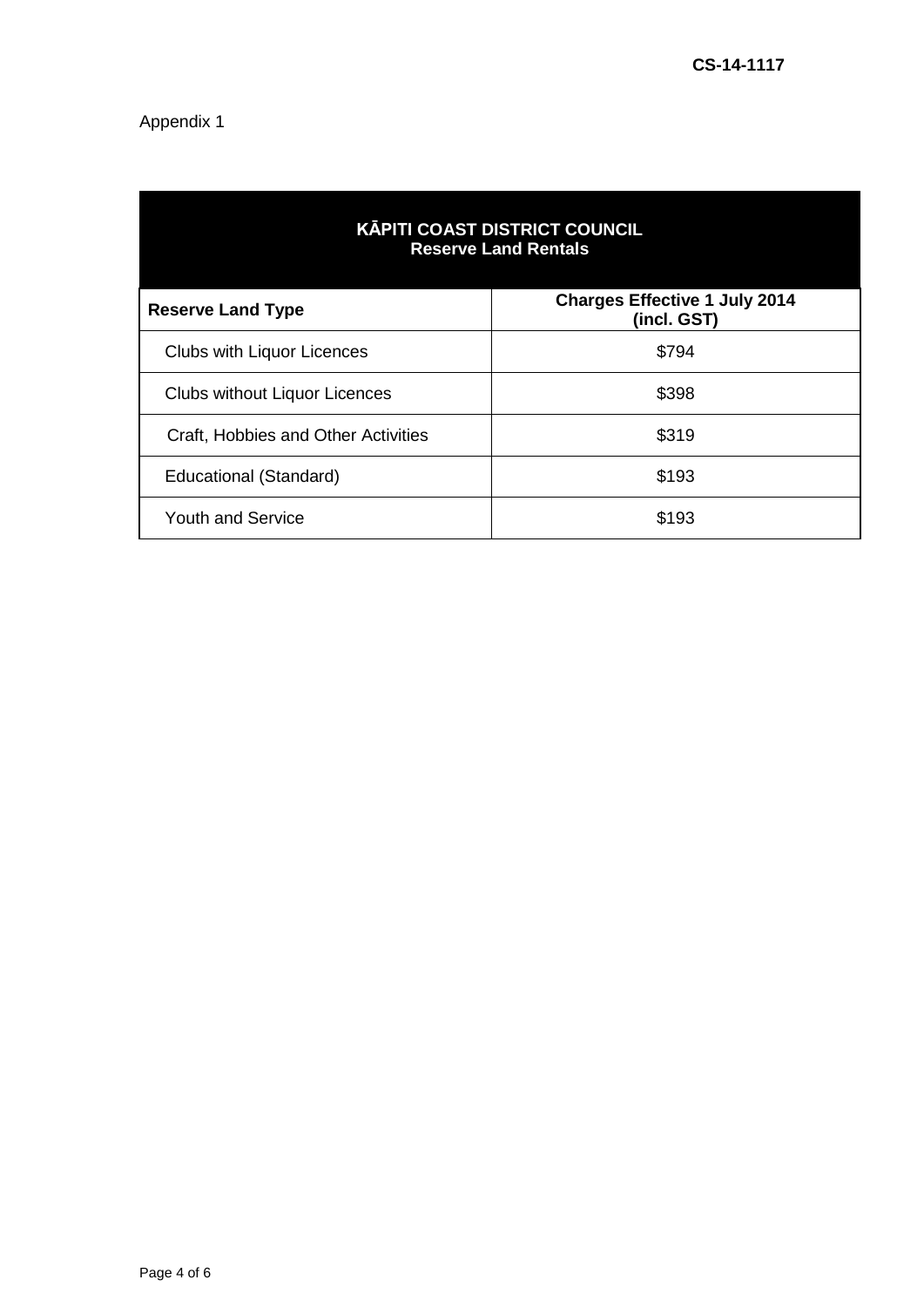